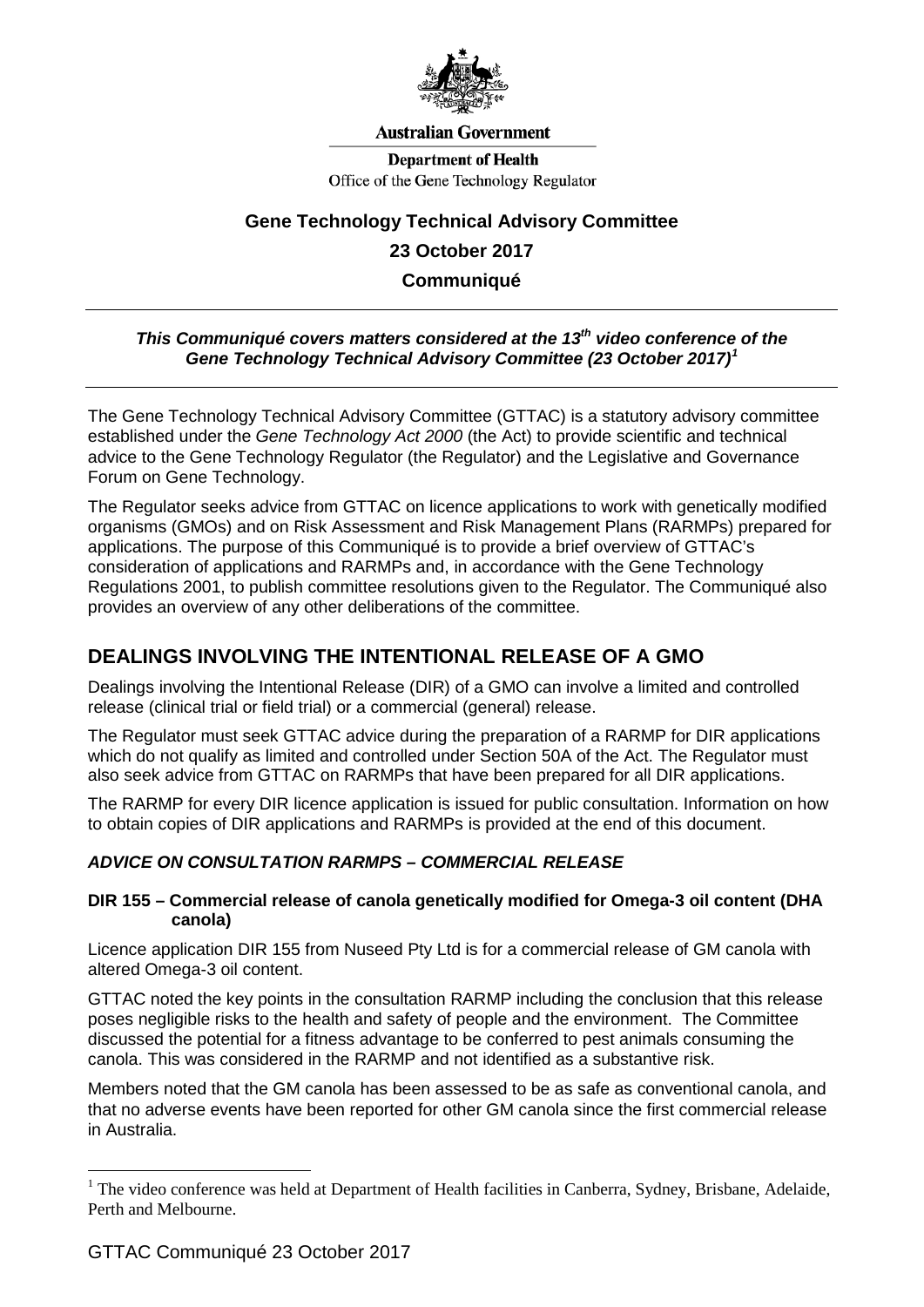**Resolution –** GTTAC advised the Regulator that:

- The Regulator should further consider the potential for pest species to gain a fitness advantage from consuming the genetically modified (GM) canola
- The Committee agrees with the overall conclusions of the RARMP.

## *ADVICE ON APPLICATIONS – COMMERCIAL RELEASE*

### **DIR 157 – Commercial release of cotton genetically modified for insect resistance (COT102)**

Syngenta has applied for a licence for commercial cultivation of a GM cotton line in Australia. The plant material and products derived from the GM cotton would enter general commerce, including use in animal feed. GTTAC noted that the following key matters had been identified for consideration in the RARMP:

- Potential for the GM cotton to be harmful to the environment through increased weediness, given that the introduced gene confers insect resistance
- Potential for the GM cotton to be harmful to people through toxicity or allergenicity
- Potential for the GM cotton to be harmful to other desirable organisms, particularly nontarget invertebrates, through toxicity
- Potential for harm from gene flow to other cottons
- Whether commercial release is likely to result in changes to agricultural practices that may have an environmental impact.

Advice was sought from the committee in relation to these matters and on any other key issues that should be considered in the preparation of the RARMP for DIR 157. The committee discussed the rapid biodegradation of Bt toxin in the environment in the context of its potential release from roots.

**Resolution –** GTTAC advised the Regulator that:

- The Committee agrees with issues identified in the agenda paper for consideration in the RARMP
- No further matters were identified by the Committee for consideration in the RARMP.

#### **DIR 158 – Commercial release of** *Carthamus tinctorius* **L. genetically modified for High Oleic Acid Composition**

GO Resources has applied for a licence for the commercial release of two lines of GM safflower with high oleic acid composition in Australia. If a licence is issued, the oil derived from the GM safflower is intended for commercial industrial oil production.

GTTAC noted that the following key matters had been identified for consideration in the RARMP:

- Potential for GM safflower to be harmful to people through toxicity or allergenicity
- Potential for GM safflower to be harmful to desirable organisms through toxicity
- Potential for increased weediness of GM safflower causing harm to the environment
- Potential for harm from gene flow to other related species.

Advice was sought from the committee in relation to these matters and on any other key issues that should be considered in the preparation of the RARMP for DIR 158.